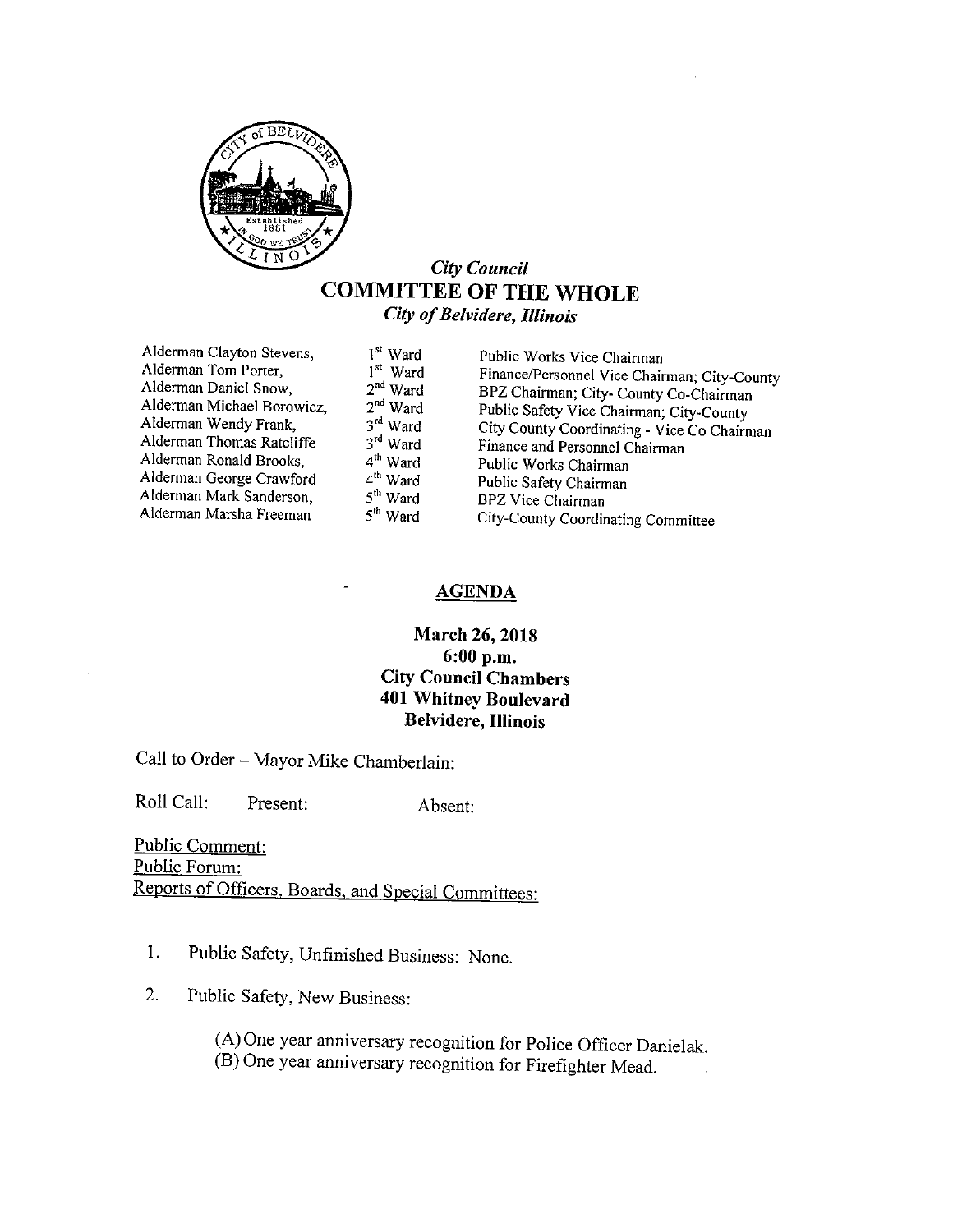- 3. Finance & Personnel, Unfinished Business: None.
- 4. Finance & Personnel, New Business:
	- A) Parking Violations.
	- B) Video Gaming Permit Fees.
- 5. Other:
	- A) Farmington Ponds 2018 Maintenance Agreement.
	- B) 2018 Tree Program Bid Tabulation.
	- C) 2018 Mowing Program Bid Tabulation.
	- D) Landscape Maintenance Bid Tabulation.
	- E) 2018 Sidewalk Replacement Program.
	- F) Executive Session to discuss Collective Bargaining Matters pursuant to Section 2 (c)  $(2)$  – IUOE; IAFF and FOP.
- 6. Adjournment: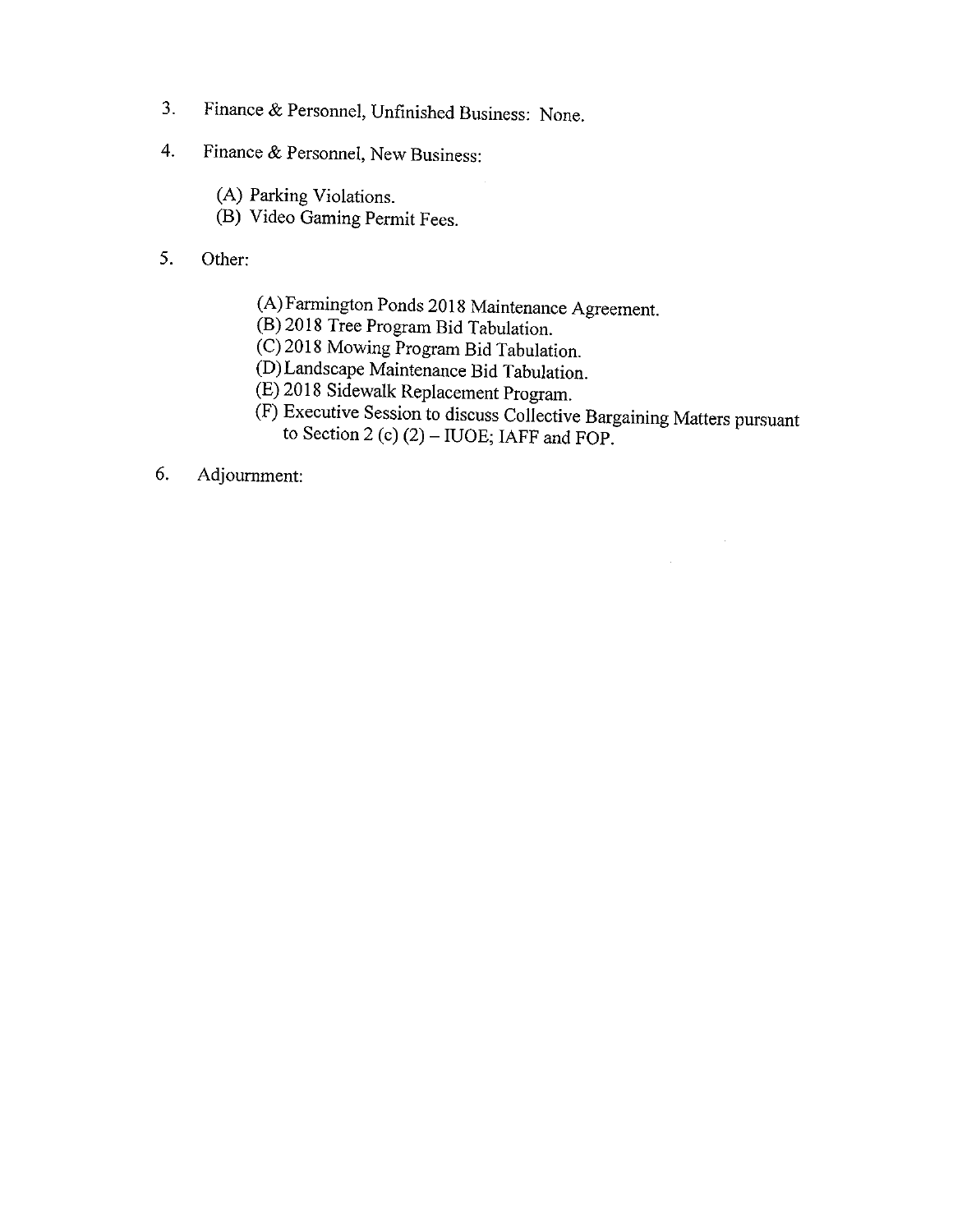### CITY OF BELVIDERE<br>CITY ATTORNEY

## Memo

| To:   | Mayor and City Council |
|-------|------------------------|
| From: | Mike Drella            |
| CC.   |                        |
| Date: | 03/21/2018             |
| Re:   | Parking Violations     |
|       |                        |

The Council has been discussing increasing fines for parking violations within the City. I am attaching an informal review of surrounding municipalities' fine structures for various parking offenses. We cannot get a true apples to apples comparison because each municipality has different parking regulations some of which are very complex. Some even have different fine amounts for different areas of the municipality( probably to account for high traffic areas).

However, the general parking violation fine seems to average about \$28.00. Many municipalities charge a late fee if the fine is not paid within a certain time. For those that do, the average seems to be about \$100.00. All Cities, including Belvidere, provide a mechanism whereby the defendant can pay the fine to the municipality and avoid court. That is the reason for a late fee. Then if it is not paid it either goes to administrative adjudication (if the municipality has adopted that, we have not) or to court.

Historically, if a person has not "settled" the ticket by paying it to the police department, my office has treated the parking ticket as a general offense under section 1-9 which has a minimum fine of \$100.00.<br>Tickets have not been sent to court unless there are at least three unpaid tickets. Obviously, I do not The notion of the full find on all three sent to court unless three unpaid tickets. Obviously, I do not request the full fine on all three. We will usually dismiss one or two and enter the fine on the others.  $\frac{A}{\sqrt{2}}$  is the higher fine if  $\frac{A}{\sqrt{2}}$  is court makes sense as we incur greater expenses in processing such cases. The City must prepare a complaint ( Notice to Appear), serve it upon the defendant, process the paper work through the Circuit Clerk and City Clerk's offices and, of course, I must appear in court. Parking tickets, with the exception of Handicap Parking Tickets which by statute are processed a little differently, rarely go to court.

RECOMMENDATION: Modify Section 110-221 of the City Code, as set forth in the attached code amendment, to increase the general parking fine to \$25.00, \$35.00 if not paid within five days and not less than \$100.00 if a notice to appear is utilized and to increase the obstructing snow equipment violation to \$50.00 if paid prior to issuance of a notice to appear.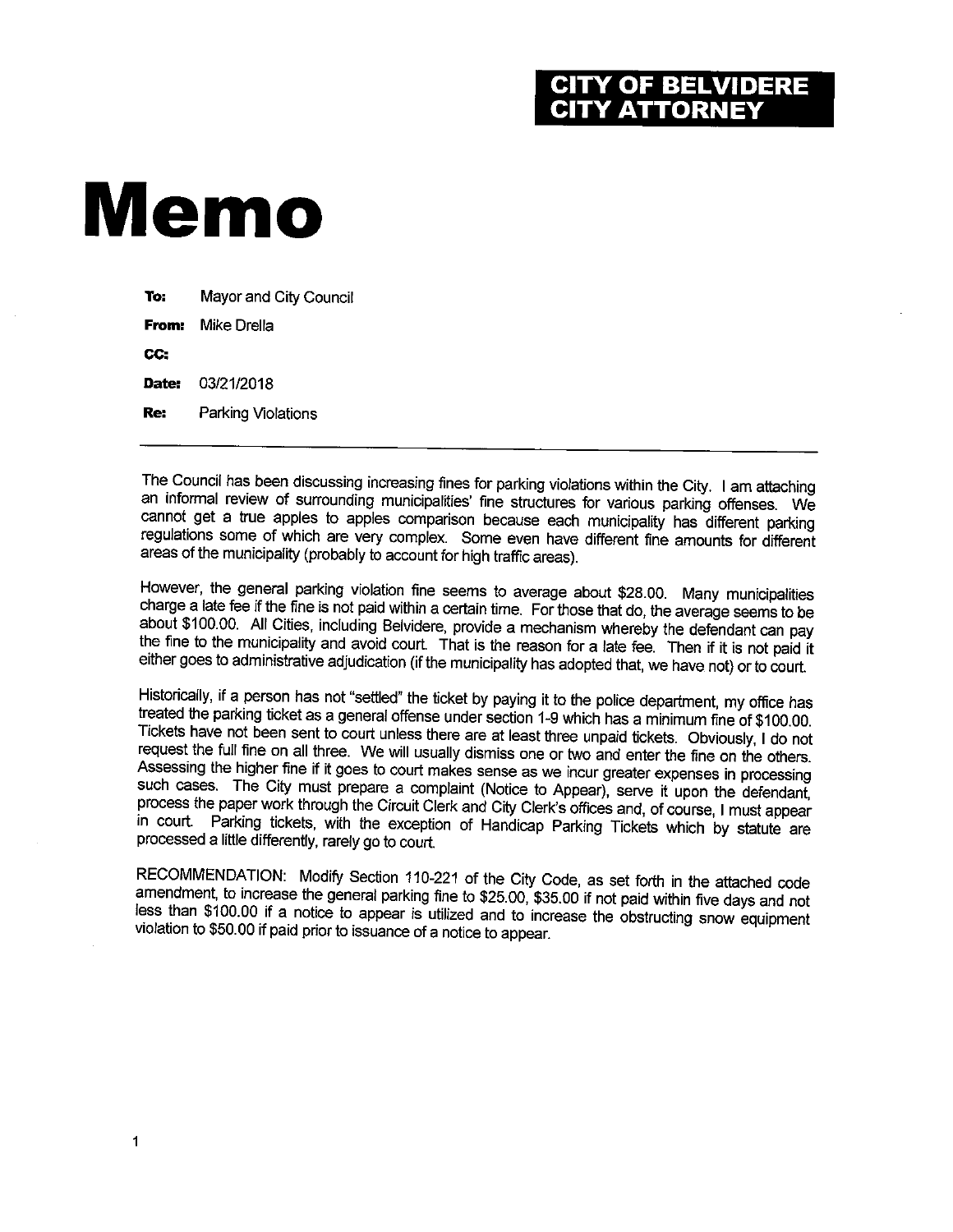Sec. 110-221. - Parking violation penalty.

a) Any person accused of a violation of any provision of this article prohibiting parking of a vehicle in a designated area or restricting the length of time that a vehicle may be there parked, may settle the claim against him for such illegal parking by paying to the police department the sum as described in this subsection:

| Violation                                                                                                             | Settlement                                                                                                                                                                                                                                                                                                                                                                                                                                  |
|-----------------------------------------------------------------------------------------------------------------------|---------------------------------------------------------------------------------------------------------------------------------------------------------------------------------------------------------------------------------------------------------------------------------------------------------------------------------------------------------------------------------------------------------------------------------------------|
| Overtime parking; parking in<br>loading zone; all other<br>violations of this chapter,<br>except obstructing traffic. | \$7.00 \$25.00 if paid within five days of ticket issuance; \$35.00 if paid after<br>five days but before arrest warrant or notice to appear is issued. An arrest<br>warrant or notice to appear may be issued after ten days following the<br>violation or sooner on the request of the defendant. After a notice to<br>appear is issued the minimum fine shall be as set forth in Section 1-9 of<br>the City of Belvidere Municipal Code. |
| Parking that is obstructing<br>traffic, including all snow<br>removal parking violations.                             | \$28.00 \$50.00 if paid within five days of ticket issuance but before an<br>arrest warrant or notice to appear is issued. An arrest warrant or notice to<br>appear may be issued after five days following the violation or sooner on<br>request of the defendant. After a notice to appear is issued the minimum<br>fine shall be as set forth in Section 1-9 of the City of Belvidere Municipal<br>Code.                                 |

- b) All money so received shall be promptly turned over to the city treasurer to be used in a manner as provided for the disposition of fines for traffic violations.
- c) The police department is authorized to refrain from instituting prosecution for the alleged offense involved in order to effectuate the purposes of this section. However, no such settlement may be made once a complaint has been filed with the circuit clerk.
- d) This section shall not apply to persons parking a vehicle so as to obstruct the entrance or exit to any place where police or fire department apparatus or other emergency equipment is kept or housed, or so as to block any emergency equipment from or emergency entrances to any hospital, nor shall this section apply to any person charged with parking a vehicle so as to entirely obstruct traffic in any street or alley, or parking in such a way as to reduce traffic on an arterial street to one-way traffic  $\frac{\text{SUSY}}{\text{SUSY}}$ , or parking in such a way as to reduce trainc on an arterial street to one-way traffic only; nor to any person who refuses to move a vehicle illegally parked at the request of any police officer.
- e) If the vehicle was towed or stored pursuant to section 110-291 et seq., the claim may be settled and compromised only on payment of all storage, towing, notice and other reasonable costs, in addition to the. sums specified above.

(Code 1982, § 74.20; Ord. No. 923F, § 1, 12-19-94; Ord. No. 209G, § 1, 4-6-98)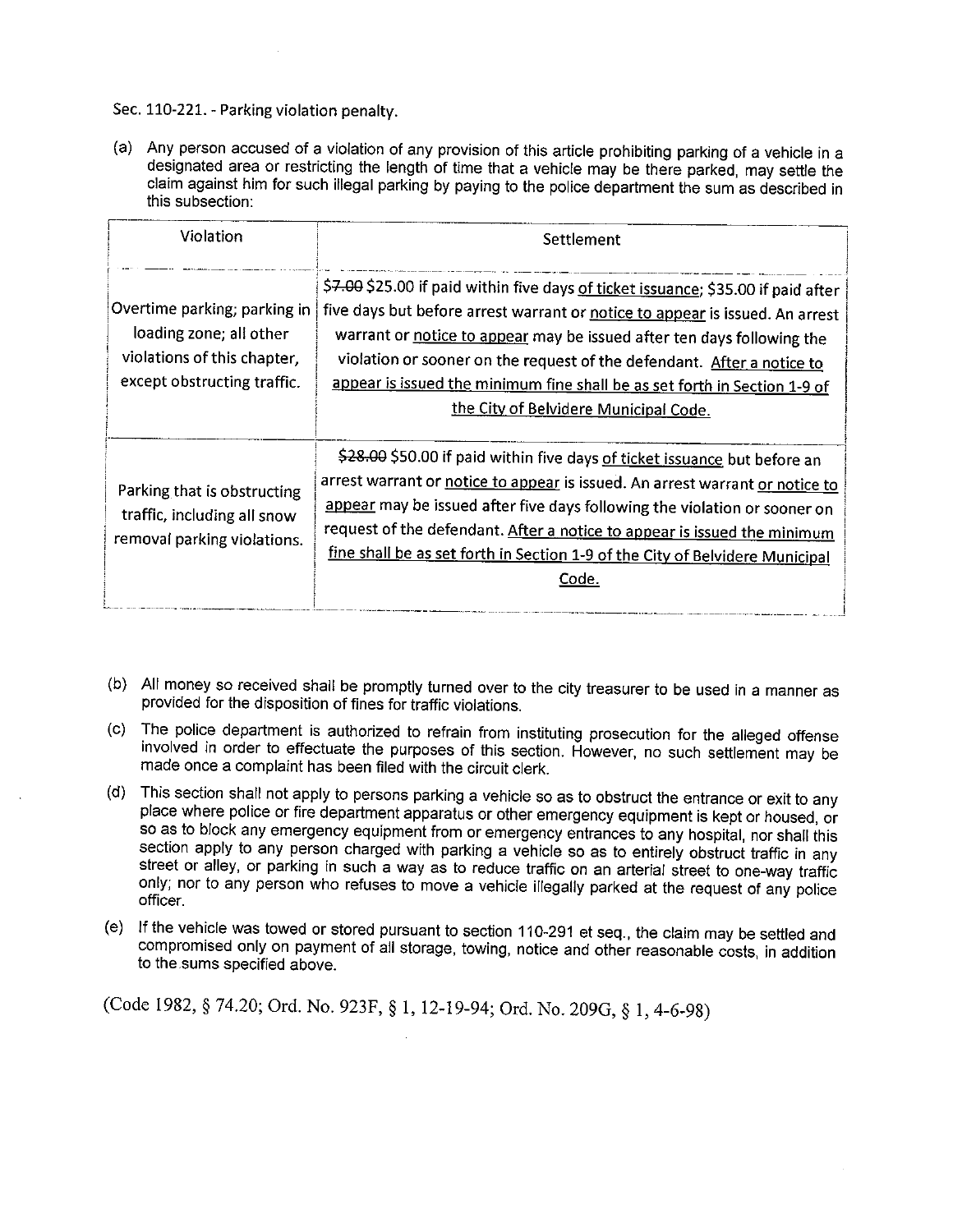|                        |                        |                                   | Parking Ticket Comps                                           |                               |                        |                                                                                                         |
|------------------------|------------------------|-----------------------------------|----------------------------------------------------------------|-------------------------------|------------------------|---------------------------------------------------------------------------------------------------------|
|                        | General Fine           | Late Payment                      | Snow                                                           | Fire Lane & Permit Violations | Handicap Parking       |                                                                                                         |
| <b>Belvidere</b>       | \$7.00                 | \$12.00                           | \$28.00                                                        |                               | \$250.00               |                                                                                                         |
| Rockford               | 520.00                 |                                   |                                                                | \$50.00                       | \$250.00               | (\$200.00 for truck parking in residential)                                                             |
| Loves Park             | \$25.00                | \$50.00                           | \$25.00                                                        |                               | \$250.00               |                                                                                                         |
| Roscoe                 | \$30.00                |                                   | \$50.00                                                        | \$100.00                      | \$300.00               |                                                                                                         |
| Sycamore               | \$25.00                |                                   |                                                                |                               | \$250.00               |                                                                                                         |
| Eigin                  | \$50.00                | \$250                             |                                                                | \$350.00                      | \$250.00               | Different fines for different areas of town very confusing                                              |
| Harvard                |                        |                                   | \$20.00 for 2 hour parking. Other fines are all over the board |                               | \$250.00               |                                                                                                         |
| South Beloit           | \$10.00                | \$18.00                           |                                                                |                               | \$250.00               |                                                                                                         |
| McHenry                | \$25.00                | 50.00                             |                                                                | \$100.00                      | \$250.00               | 500 if 30 days late                                                                                     |
| Freeport               |                        | \$20.00 to \$200 \$40.00 to \$400 |                                                                |                               | \$250.00               | Also confusing fine structure 2 hour parking is \$10 to \$200<br>Many areas of City are minimum \$50.00 |
| Crystal Lake           | \$20.00                | \$100.00                          | \$100 to \$1000                                                |                               | \$250.00 If late \$300 |                                                                                                         |
| Lake in the HIIs       | \$25.00 Up to \$500.00 |                                   |                                                                |                               | \$250.00               |                                                                                                         |
| Poplar Grove           | \$50.00                |                                   | Not to exceed \$750.00                                         |                               | \$250.00               |                                                                                                         |
| Machesney Park \$50.00 |                        | \$ 200.00                         |                                                                |                               | \$250.00               |                                                                                                         |
| Average                | \$28.46                | \$101.14 for those that have it   |                                                                |                               |                        |                                                                                                         |

 $\frac{1}{2} \frac{1}{2} \frac{1}{2}$ 

 $\frac{1}{2}$ 

 $\hat{\mathcal{A}}$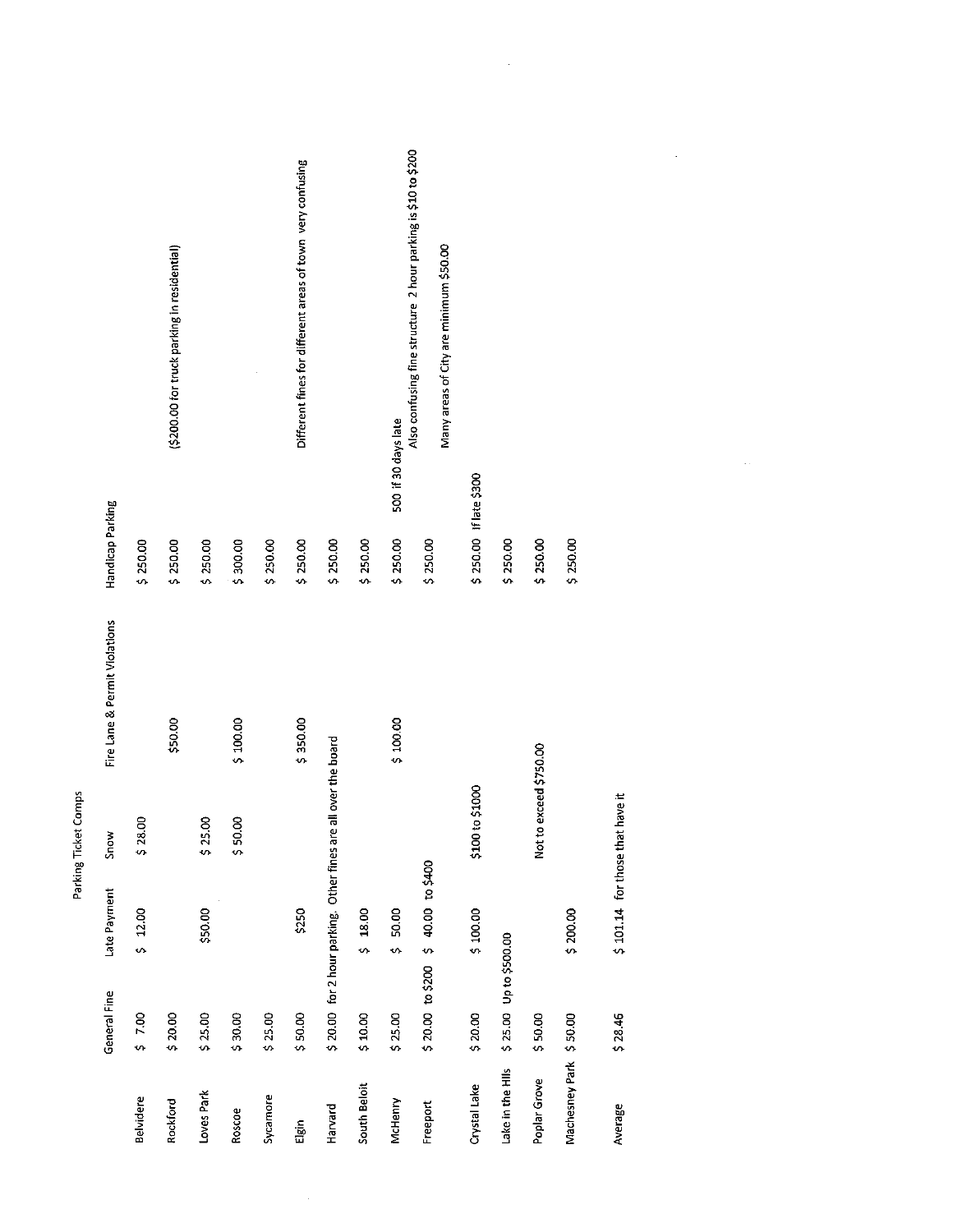#### **OF BELVIDERE Y ATTORNY**

# Memo

| To:   | Mayor and Becky Tobin           |
|-------|---------------------------------|
| From: | Mike Drella                     |
| CC:   | Shauna Arco                     |
| Date: | 03/21/2018                      |
| Re:   | <b>Video Gaming Permit Fees</b> |
|       |                                 |

Attached is an informal analysis <sup>I</sup> performed of area video gambling fees charged by home rule municipalities. Non-home rule municipalities are limited to charging \$25.00 per machine. There is no limit upon home rule municipalities. We currently charge \$100.00 per machine.

The spreadsheet is currently sorted lowest to highest based upon the cost of a terminal permit. I included additional information as some municipalities charge a fee for each location in addition to the terminal permits (at least one municipality places that cost on the terminal operator). Others, charge an operator permit which permits that operator for all locations in the municipality.

The last column is a total. Please note that it does not include operator permits. Also, those municipalities that have a lower renewal fee are not included in the total column.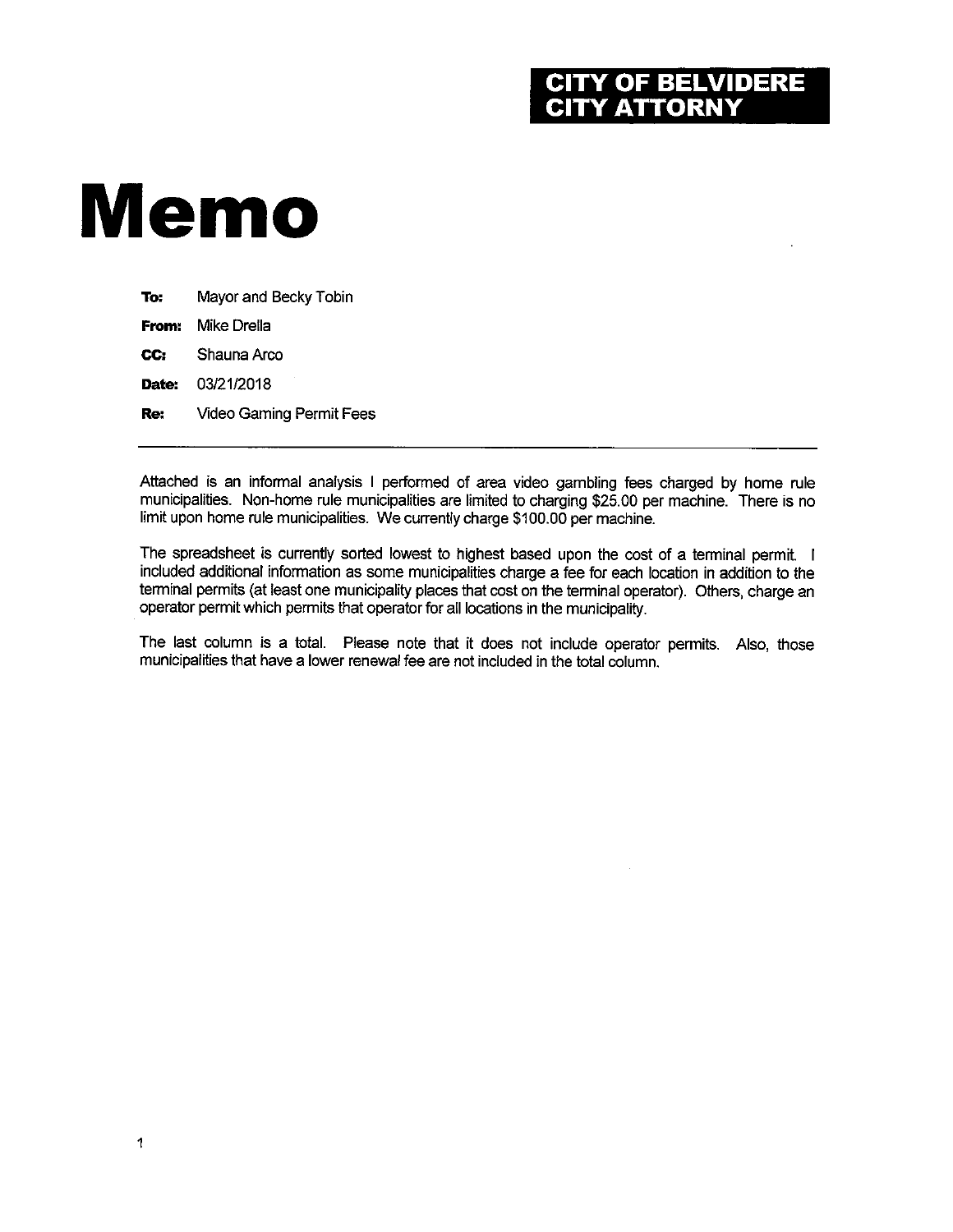|                            | Ę               | State / Municipal Share | Owner's Share      | Average Per Mac |
|----------------------------|-----------------|-------------------------|--------------------|-----------------|
| A&D Gaming LLC             | \$571,331.02    | \$171,400.20            | \$199,965.41       | \$39,993.08     |
| AGP 18 Gaming LLC          | \$233,805.55    | \$70,142.21             | \$81,831.67        | \$16,366.33     |
| Annas Café LLC             | \$396,505.25    | \$118,951.93            | \$138,776.66       | \$27,755.33     |
| <b>Belvidere Moose</b>     | \$21,040.43     | 6,312.30                | $5 \quad 7,364.07$ | 52,454.69       |
| <b>Buchanan Street Pub</b> | \$340,874.49    | \$102,263.02            | \$119,305.74       | \$23,861.15     |
| <b>Bush Gardens</b>        | \$156,957.66    | 47,087.85               | 54,934.91          | \$10,986.98     |
| CL Quick Stop              | \$706,649.82    | \$211,995.52            | \$247,327.15       | \$49,465.43     |
| C& D Waterfall             | \$196,652.36    | 58,996.22               | \$68,828.07        | \$13,765.61     |
| David Lee Sipe Sr.         | \$71,570.95     | 21,471.69               | 25,049.63          | 5,009.93        |
| Dodge Lanes                | \$153,608.19    | 46,083.14               | 53,762.53          | \$10,752.51     |
| Dollar Bar LLC             | \$102,223.93    | 30,667.33               | 35,778.30          | \$7,155.66      |
| Gallano-Concordia LTD      | \$327,441.86    | 98,861.25               | \$114,290.31       | \$22,858.06     |
| Goldfish Gaming            | \$205,359.82    | 61,608.21               | \$71,875.81        | \$14,375.16     |
| Grampas                    | \$333,576.73    | \$100,073.70            | \$116,751.52       | \$23,350.30     |
| llinois Café & Serfice     | \$644,303.01    | \$193,291.50            | \$225,505.76       | \$45,101.15     |
| La Canasta Supermercado    | $5 \t10,388.17$ | 3,116.51                | 3,635.83           | 908.96          |
| Lacey's Place LLC          | \$366,447.32    | \$109,934.75            | \$128,256.29       | \$25,651.26     |
| LCI Highland of Illinois   | 587,581.13      | 26,274.46               | 530,653.34         | \$6,130.67      |
| NGK Belvidere LLC          | \$161,298.32    | 48,390.02               | 56,454.15          | \$14,113.54     |
| Pinewoods Restaurant Group | \$694,574.35    | \$208,372.94            | \$243,100.71       | \$48,620.14     |
| Speedway LLC               | \$70,109.20     | 21,032.84               | \$24,538.18        | 54,907.64       |
|                            |                 |                         |                    |                 |

 $\hat{\mathcal{E}}$ 

 $\bar{\mathcal{A}}$ 

thine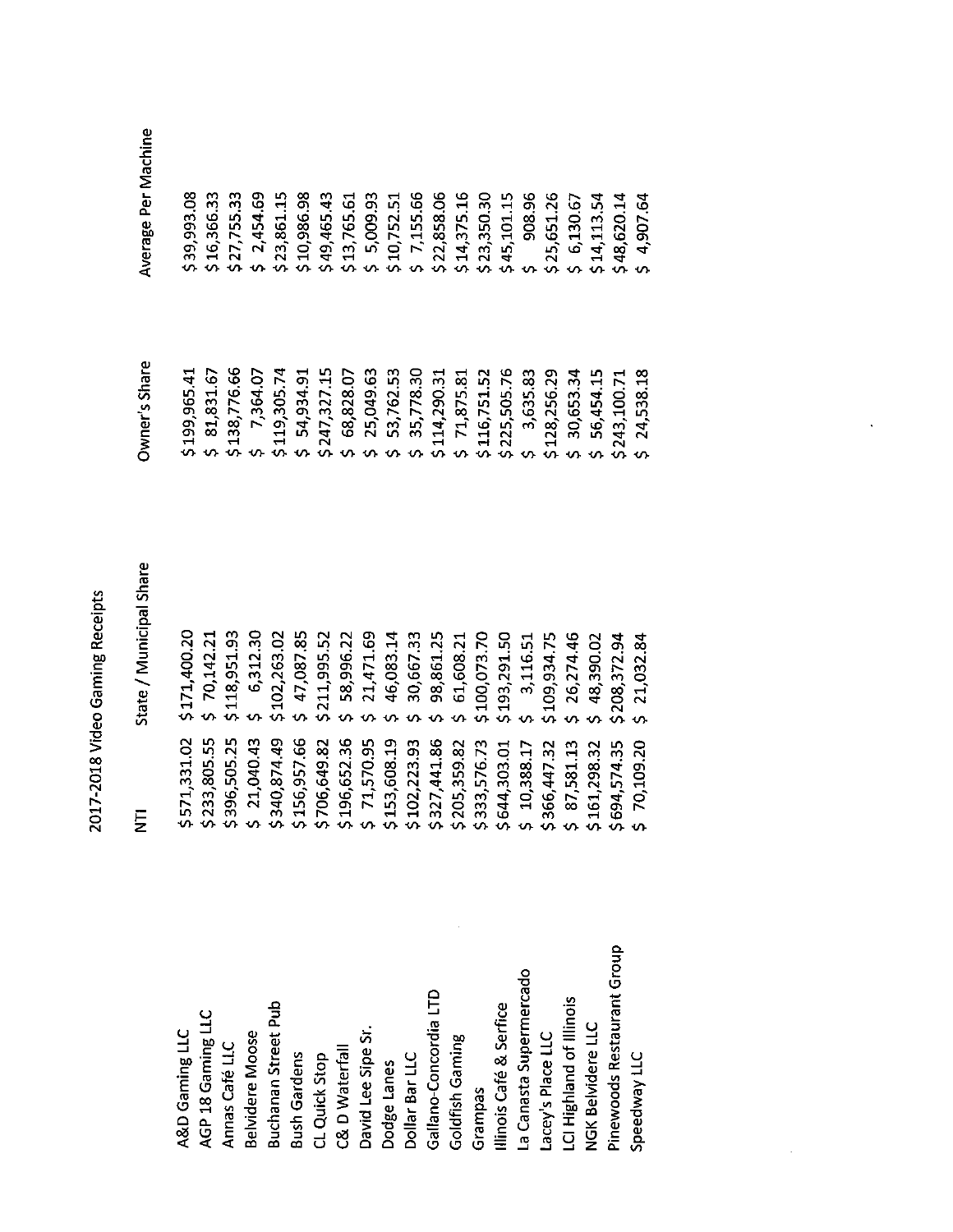|                  | <b>Terminal Permit</b>      | <b>Location Permit</b> | Operator Permit  | Total Possible per year per establishment |
|------------------|-----------------------------|------------------------|------------------|-------------------------------------------|
| Batavia          | 25.00                       | \$1,000.00             |                  | 1,125.00                                  |
| Freeport         | 50.00 for 1st 10 thereafter |                        | 200.00<br>s<br>S | 90.00                                     |
| <b>Belvidere</b> | 100.00                      |                        |                  | 500.00                                    |
| Sycamore         | 100.00                      |                        |                  | 500.00                                    |
| St. Charles      | 100.00                      | \$1,000.00 renewal 500 |                  |                                           |
| Oswego           | 250.00 50 after 1st         |                        |                  | 450.00                                    |
| Carpenersville   | 250.00 50 after 1st         |                        |                  | 450.00                                    |
| East Dundee      | 250.00                      |                        |                  | 1,250.00                                  |
| Decatur          | 250.00                      |                        |                  | 1,250.00                                  |
| West Dundee      | 250.00                      | \$1,000.00             |                  | 2,250.00                                  |
| Hoffman Estates  | 400.00                      |                        | \$1,000.00       | 2,000.00<br>$\mathbf{v}$                  |
| Crystal Lake     | 500.00                      | \$1,000.00             | \$1,000.00       | 3,500.00<br>Š,                            |
| Algonquin        | 500.00                      |                        |                  | 2,500.00<br>Š,                            |
| Huntley          | 500.00                      | \$1,000.00             |                  | 3,500.00                                  |
| DeKalb           | 500.00 250 Renewals         |                        |                  |                                           |
| Woodstock        | 500.00                      | \$1,000.00             | \$1,000.00       | \$3,500.00                                |
| Tinley Park      | \$1,000.00                  |                        |                  | 5,000.00                                  |

 $\frac{1}{2}$ 

Summary of Area Home Rule Video Gaming Fees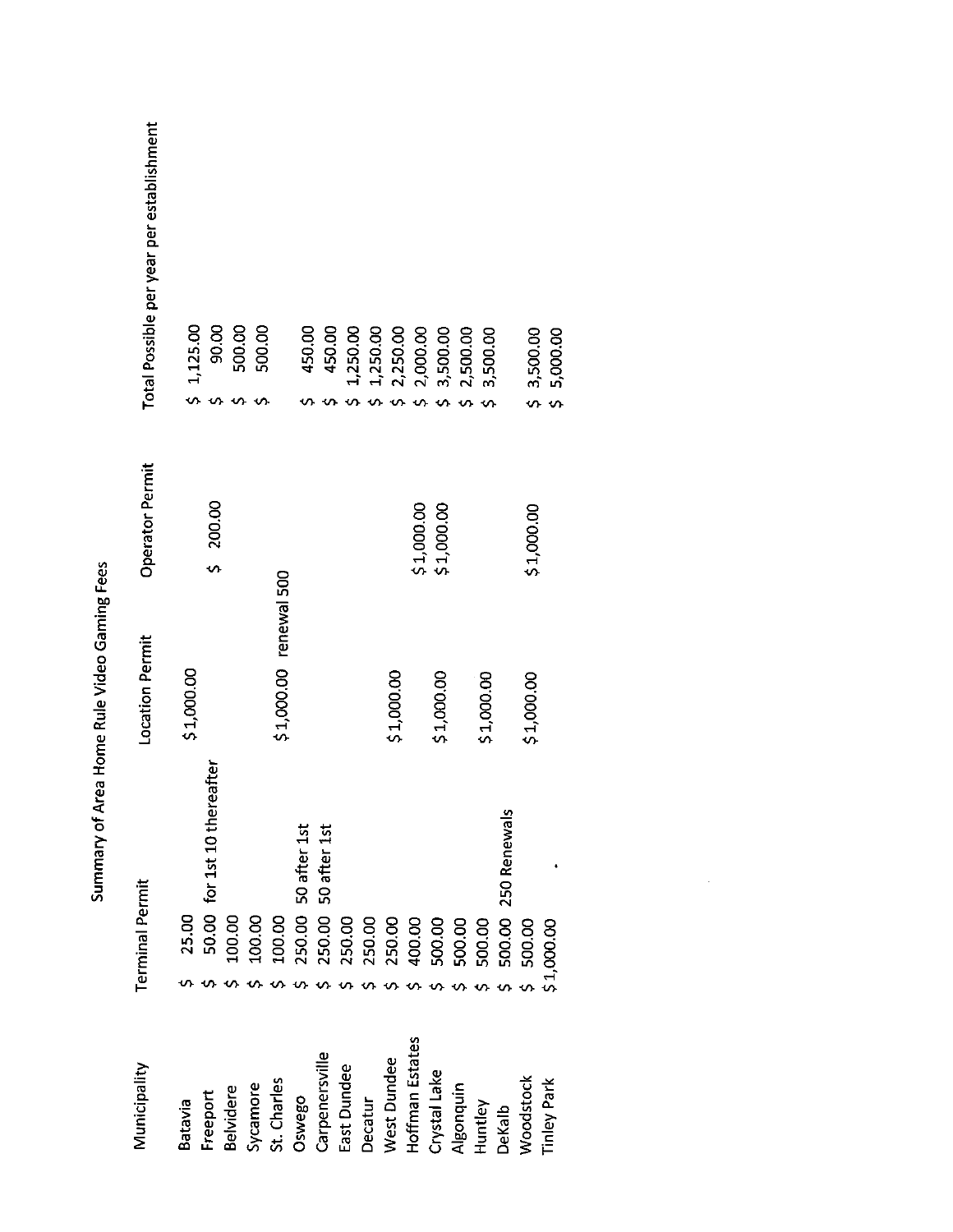### Memo

**To:** Mayor and City Council

From: Brent Anderson, Director of Public Works

Date: 3/20/2018

Re: Farmington Ponds 2018 Maintenance Agreement

Attached is the proposal from Lakeland Biologists for the 2018 maintenance of the Farmington Ponds.

The following is a comparison of costs from previous agreements:

|    | Item                                                                                               | <b>2015 Cost</b>                                                                      | <b>2016 Cost</b>                                                                      | <b>2017 Cost</b>                                                                                     | <b>2018 Cost</b>                                                                      |
|----|----------------------------------------------------------------------------------------------------|---------------------------------------------------------------------------------------|---------------------------------------------------------------------------------------|------------------------------------------------------------------------------------------------------|---------------------------------------------------------------------------------------|
| 1. | Inspection, Cleanup &<br>Litter Removal                                                            | \$110,00ea                                                                            | \$110.00                                                                              | \$110.00                                                                                             | \$110.00                                                                              |
|    | 2. Chemical Treatment                                                                              | \$260,00ea                                                                            | \$265.00                                                                              | \$265.00                                                                                             | \$265.00                                                                              |
|    | 3. Chemicals<br>Aquathol<br>Cutrine Ultra<br>Reward<br>Navigate<br><b>Enzymes</b><br>Dye.<br>DMA-4 | \$153.00/gal<br>\$58.00/gal<br>\$190.00/gal<br>\$4.20/lb<br>\$80.00/gal<br>\$45.00/qt | \$130.00/gal<br>\$60.00/gal<br>\$175.00/gal<br>\$4.40/ib<br>\$80.00/gal<br>\$48.00/qt | \$132.00/gal<br>\$60.00/gal<br>\$175.00/gal<br>\$4.45/lb<br>\$80.00/gal<br>\$48.00/qt<br>\$33.00/gal | \$132.00/gal<br>\$60.00/gal<br>\$175.00/gal<br>\$4.50/lb<br>\$80.00/gal<br>\$48.00/gt |
|    | 4. Mileage (per trip)                                                                              | \$45.00/ea                                                                            | \$50.00/ea                                                                            | \$50.00/ea                                                                                           | \$50.00/ea                                                                            |
|    | 5. Total Cost                                                                                      | \$12,471.97                                                                           | \$17,226.36                                                                           | \$15,243.82                                                                                          | \$14,995.00                                                                           |

<sup>1</sup> would recommend entering into an agreement with Lakeland Biologists for the 2018 Farmington Ponds Maintenance Program at an estimated cost of \$15,000.00, based on their proposal dated January 30, 2018. This work will be paid for from the Farmington Ponds Special Service Areas. The maintenance budget for the Farmington Ponds is \$17,000.00.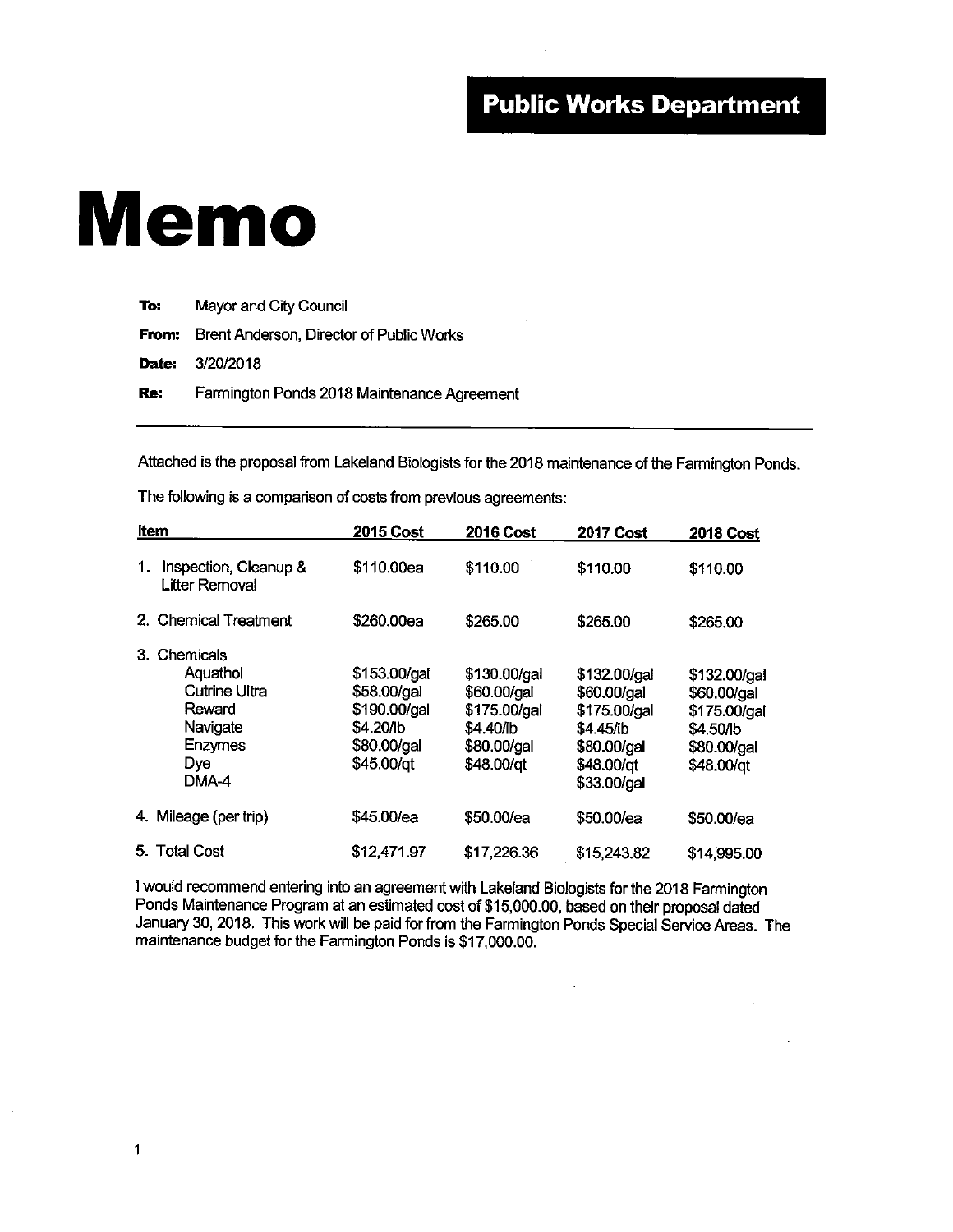

405 Travis Lane Waukesha, WI 53189  $logitsts$  262-522-2822 Office 262-522-2823 Fax

Pond and Lake Management, Services, and Supplies www.lakelandbiologists. com

#### 2018 AQUATIC PLANT MANAGEMENT AGREEMENT

THIS AGREEMENT, is made between Lakeland Biologists LLc, located at 405 Travis Lane, Waukesha, Wisconsin 53189 and City of Belvidere, Belvidere, Illinois (hereinafter called "Customer"). For and in Consideration of the mutual covenants herein contained, the parties hereto agree as follows:

1. AGREEMENT: Lakeland Biologists hereby agrees to provide "Herbicide/Algaecide Control of aquatic plants and/or algae" for the benefit of Customer, and Customer hereby accepts such services in the water area described as: four ponds within the Farmington Hills Development " Herbicide/Algaecide control of aquatic plants and/or algae" as used herein shall mean the application of herbicides or algaecides (treatments) to control and reduce the excessive growth of submerged water plants and/or algae in the water. " Submerged aquatic plants" as used herein shall mean those plants which have leaves or other foliage beneath the water surface through which herbicides can be introduced into the plant system; such term excludes plants known as cattails, reeds, rushes, water lilies, floating duckweed, watermeal, or planktonic algae unless specifically provided herein.

2. TERM OF AGREEMENT: The terms of this agreement shall cover from the date of the first application and/or continue until date specified: November  $1,2018$ .

3. SERVICES PROVIDED: Lakeland Biologists shall supply all necessary labor, materials, equipment, and technical advice in providing "Aquatic Management Services" to Customer's pond/lake. This includes the application of aquatic algaecides and herbicides to maintain and improve water quality.

Customer shall provide a suitable boat-launching site and pay any applicable launching fees necessary to provide" Aquatic Management Services" in said water area.

4. COST AND TERMS OF PAYMENT: The cost to the Customer for all management in the 2018 calendar year supplied by Lakeland Biologists will not exceed  $$14,995.00$ . The application charge is based on acres treated. Herbicide/Algaecide costs are based on the amount of herbicides/algaecides used.

(Customer initials) I approve the accompanying estimate  $\#$  4013

Mileage/Travel Fee charged to the customer at  $\frac{$50.00}{$}$  per visit. Payments made by Customer to Lakeland Biologists for services require balance due no later than 30 days following receipt of invoice. Late Payment will be subject to a service charge of 1.5% per month (18% Annual Percentage Rate) after 10 days. The Customer agrees to reimburse Lakeland Biologists for any expenses days. The Customer agrees to reimburse Lakeland Biologists for any expenses incurred by Lakeland Biologists in protecting and/or enforcing its rights under this agreement in the event of any default by the customer. Expenses include, without limitation, reasonable attorney fees, legal expenses, and other costs of collection.

| <b>Customer Signature:</b> |       |
|----------------------------|-------|
|                            | Date: |
|                            |       |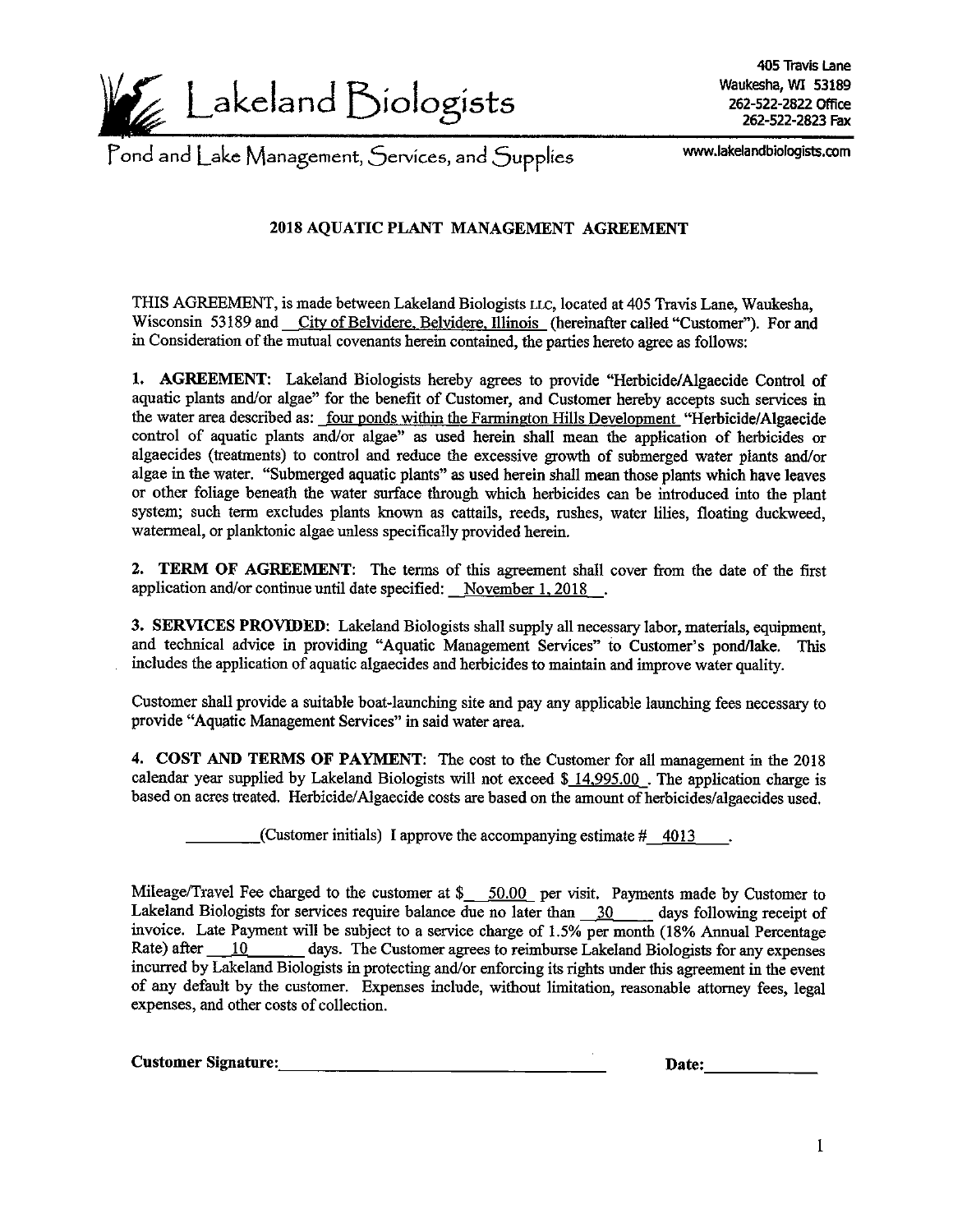$\frac{1}{2}$ . PERMIT:  $\frac{1}{2}$  is understood between the parties that certain state and /or local permits may be necessary prior to the commencement of "Aquatic Management Services", and the provisions of the Agreement are subject to all terms and conditions of any such permits and applicable state and/or local laws or regulations. Customer shall apply for and be responsible for all necessary permits. Lakeland Biologists will cooperate with Customer in obtaining and completing such applications and submit them to the Wisconsin DNR, if necessary. Customer agrees to pay the cost of any permit fees, if applicable.

<sup>6.</sup> Exception 1. It is specifically understood that Lakeland Biologists shall not be liable for any personal<br>injury and/or property domage resulting frames  $\frac{1}{2}$  or  $\frac{1}{2}$  contains the sulting from exposure or use; either by drinking, spraying or otherwise of chemically treated water. It is further understood that although precautions are taken to prevent the loss of fish life, that some fish loss may occur and that Lakeland Biologists is not liable. Lakeland Biologists is responsible for its own personnel on the water during the Term of Agreement.

7. PROFESSIONAL EXPECTATIONS, CONSIDERATIONS, AND WARRANTY: Lakeland Biologists is fully aware and appraised of all rules and laws that are applicable to the storage, transportation, handling, applications, and disposal of aquatic herbicides. Lakeland Biologists is expected to perform all work in compliance with all rules, laws, and directives provided by the state and federal registered labels attached to the herbicides used to complete this work. Furthermore, Lakeland Biologists shall be required to meet or exceed the requirements of all applicable laws, rules, permits, and labels. Failure to meet any of these minimum requirements shall be considered as non-performance of the stated work. All persons involved in the handling and application of the herbicides used to complete this work shall have been trained, licensed, certified, and insured in the proper use and handling of these shall have been trained, incursed, certified, and insured in the proper use and handling of these compounds. Furthermore, they shall comply with the requirements of the pesticide label relative to the wearing of protective clothing and devices. No other warranties or guarantees are given or implied.

8. WARNING SIGNS: Lakeland Biologists/Customer will post the required warning signs for the herbicide treated water unless specifically directed not to.

authorized this Agreement and that the Customer represents and warrants that the Customer has duly this Agreement on Customer's behalf.

10. MISCELLANEOUS: This Agreement shall be construed under and in the Courts of the State of Wisconsin. This Agreement constitutes the entire understanding between the parties, and the properly authorized representatives constitutes the entire understanding between the parties, and the properly authorized representatives, successors, and assigns may amend it only in writing. This Agreement shall work to the benefit of and be binding upon the parties hereto, their respective personal representatives, successors, and assigns.

THIS AGREEMENT shall become invalid if not signed and returned to Lakeland Biologists within 30 days.

IN WITNESS WHEREOF, the parties hereunto set their hands and seals this \_\_\_\_\_\_\_ day of  $\sim$ , 2018.

CUSTOMER NAME & TITLE

 $\mathsf{By:}$  By:

ASSOCIATION/PROPERTY NAME:

| Date: | Date. |
|-------|-------|
|       |       |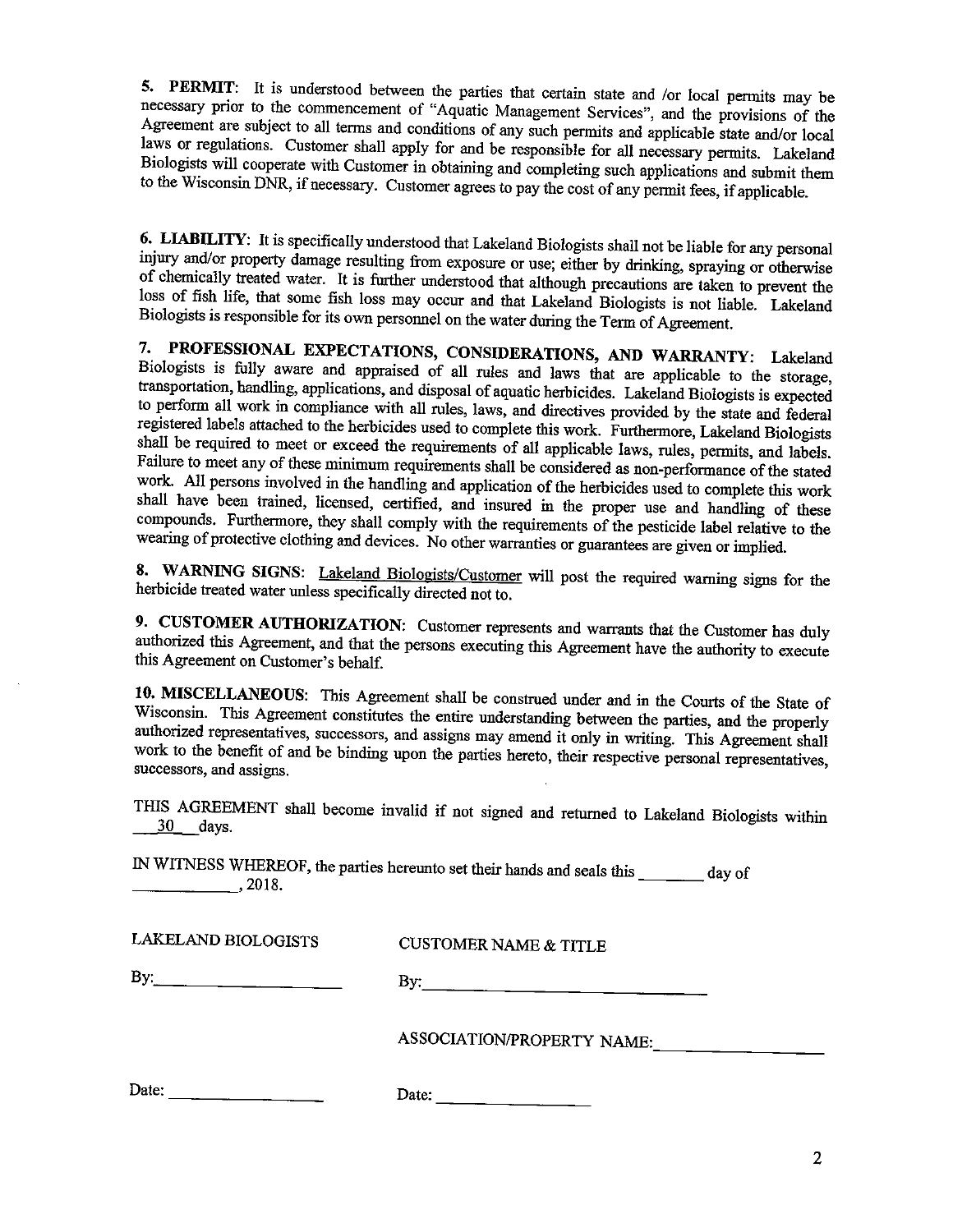### Lakeland Biologists

Hond and Lake Management, Consulting, and Supplies

405 Travis Lane, Waukesha WI 53189 Phone: 262-522-2822 Fax: 262-522-2823 Info@lakelandbiologists.com

City of Belvidere Brent Anderson 401 Whitney Blvd. Suite 200 Belvidere, IL 61008

### Estimate

| Date      | Estimate # |
|-----------|------------|
| 1/30/2018 | 4013       |

| Description                                                                                                                                                                                                                                                                                                                                                                                                                                                                                                                                                                                                                                                                                                                                                                                                                                                                                                    | Oty                     | Total       |
|----------------------------------------------------------------------------------------------------------------------------------------------------------------------------------------------------------------------------------------------------------------------------------------------------------------------------------------------------------------------------------------------------------------------------------------------------------------------------------------------------------------------------------------------------------------------------------------------------------------------------------------------------------------------------------------------------------------------------------------------------------------------------------------------------------------------------------------------------------------------------------------------------------------|-------------------------|-------------|
| Estimate for pond maintenance at the Farmington Hills development-- Belvidere, IL. 2018 (4 Ponds)<br>Estimated Pond Management to include: Application of pond dye, weed/algae treatments, litter removal,<br>and routine maintenance on all aeration equipment.<br>The following is our 2018 prices:<br>Aquathol K \$132/gal.<br>Cutrine Ultra \$60/gal.<br>Reward \$175/gal.<br>Navigate \$4.50/lb<br>Harmony Water Treatments - Concentrated Enzymes \$80/gal.<br>Harmony Water Treatments - Concentrated Blue Pond Dye \$48/Qt or 3 pack dry<br>Inspection, Litter Removal, Pond Dye Application \$110/per visit<br>Boat Algaecide/Herbicide Application \$265 per pond application (discounts applied for multiple boat<br>treatments on same visit)<br>Mileage Charge \$50/visit<br>Estimate Good Through May 1st, 2018<br>Signed Estimate and 2018 Lakeland Biologists Pond Management Agreed Required. |                         | 14,995.00   |
|                                                                                                                                                                                                                                                                                                                                                                                                                                                                                                                                                                                                                                                                                                                                                                                                                                                                                                                | <b>Subtotal</b>         | \$14,995.00 |
| Signature required for approval.                                                                                                                                                                                                                                                                                                                                                                                                                                                                                                                                                                                                                                                                                                                                                                                                                                                                               | <b>Sales Tax (0.0%)</b> | \$0.00      |
| Please email to: reid@lakelandbiologists.com                                                                                                                                                                                                                                                                                                                                                                                                                                                                                                                                                                                                                                                                                                                                                                                                                                                                   | Total                   | \$14,995.00 |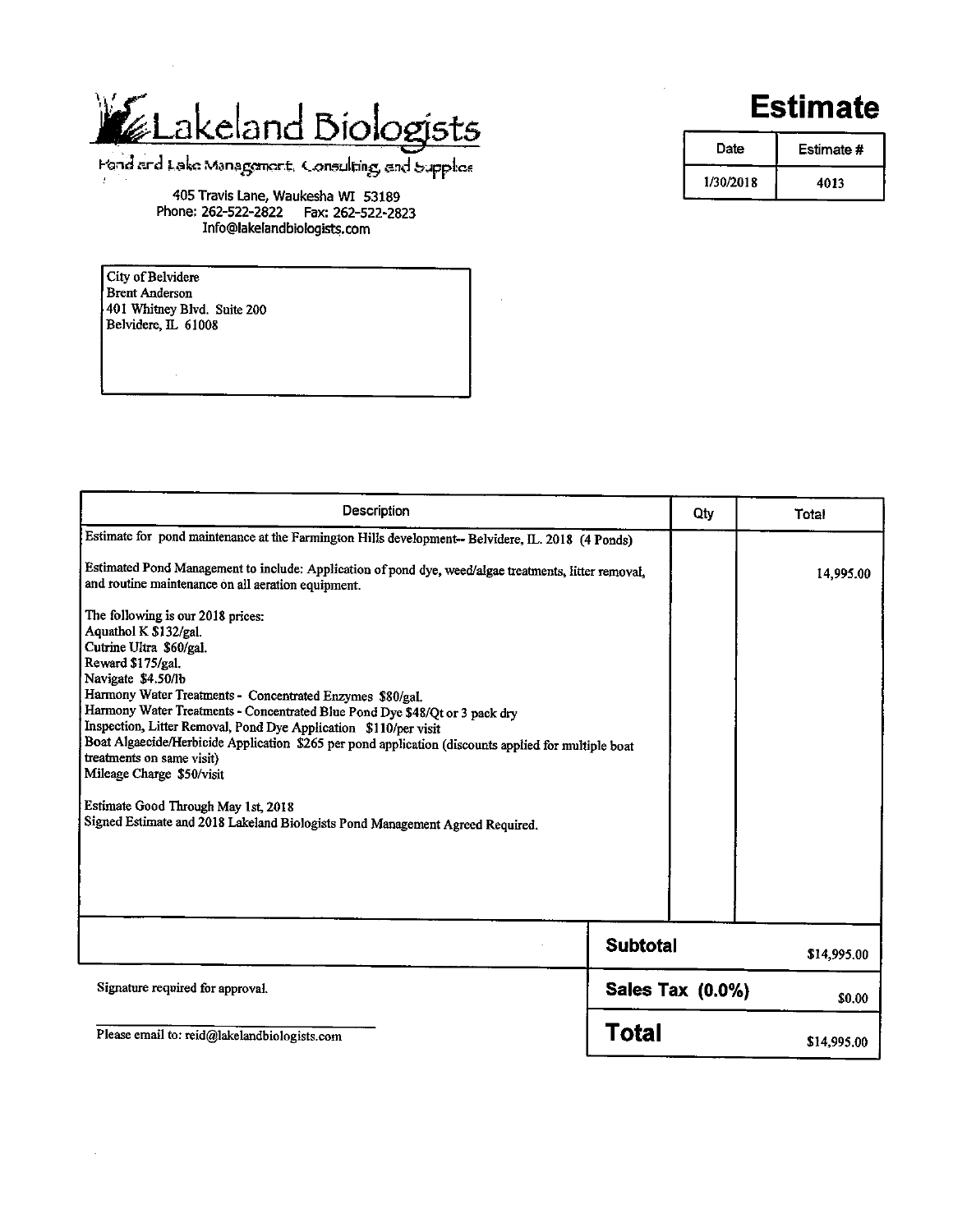### Belvidere Public Works

### Memo

**To:** Mayor and City Council From: Brent Anderson, Director of Public Works Date: 3/16/2018 Re: 2018 Tree Program Bid Tabulation

The following bids were received for the 2018 Tree Work Program:

- 1. Trees "R" Us, Inc  $$54,600.00$ P.O. Box 6014 Wauconda, IL 60084
- 2. Tree Care Enterprises, Inc. \$57,600.00 5563 Kilburn Avenue Rockford, IL 61101

I would recommend approval of the low bid from Trees "R" Us, in the amount of \$54,600.00, for tree work from May 1, 2018 to April 30, 2019 for the City of Belvidere.

The unit prices for this contract are as follows:

| 1. Tree Removal (6" to 15" Dia) | 2018<br>\$21,00/In Dia | 2017<br>\$21.00/In Dia | 2016<br>\$25.00/In Dia |
|---------------------------------|------------------------|------------------------|------------------------|
| 2. Tree Removal (Over 15" Dia)  | \$32.00/ln Dia         | \$32.00/ln Dia         | \$44.00/In Dia         |
| 3. Stump Grinding               | \$10,00/In Dia         | \$10.00/In Dia         | \$12.00/In Dia         |

This work will be paid for from Forestry Funds. The budget for this work is \$80,000.00.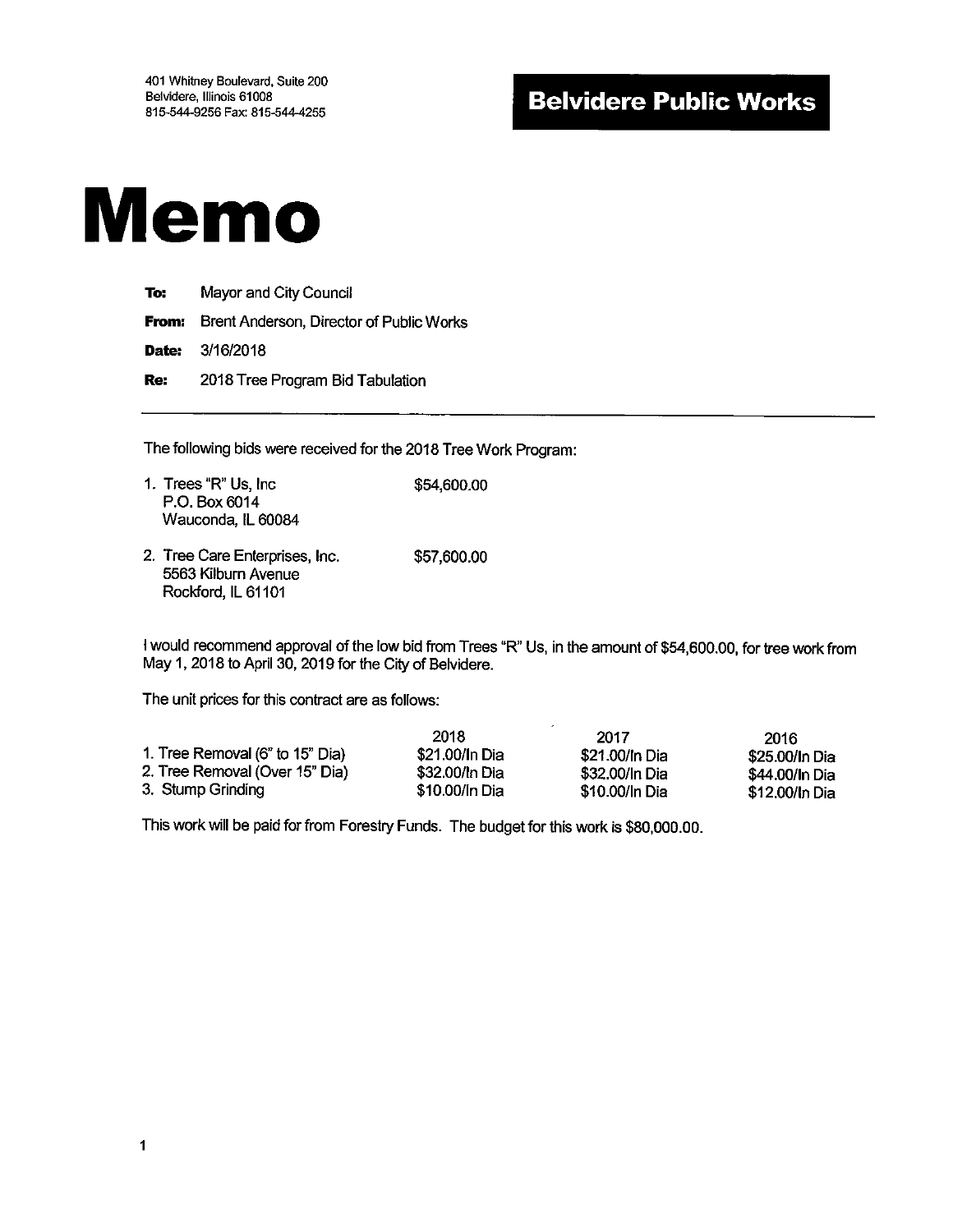

To: Mayor and City Council From: Brent Anderson, Director of Public Works **Date:** 3/16/2018 Re: 2018 Mowing Program – Bid Tabulation

The following bids were received for the mowing of Water Department properties, Public Works properties and the Farmington Ponds:

| 1. LawnCare by Walter, Inc.<br>4235 S Perryville Rd<br>Cherry Valley, IL 61016             | Water:<br>Ponds: | \$380.00 per mowing, \$610 herbicide<br>Public Works: \$700.00 per mowing, \$1,470 herbicide<br>\$225.00 per mowing, \$735 herbicide |
|--------------------------------------------------------------------------------------------|------------------|--------------------------------------------------------------------------------------------------------------------------------------|
| 2. Lawn Maintenance Services, Inc.<br>3344 Garden Prairie Road<br>Garden Prairie, IL 61038 | Water:<br>Ponds: | \$400.00 per mowing, \$350 herbicide<br>Public Works: \$460.00 per mowing, \$450 herbicide<br>\$258.00 per mowing, \$200 herbicide   |

Based on review of the bids, I would recommend the following:

Approval of the low bid from LawnCare by Walter, in the amount of \$380.00 per mowing, for the mowing of Water Department Sites. This work will be paid from Water Department Line Item #61-5-810-6040.

2017: \$380.00 per mowing 2016: \$355.00 per mowing 2015: \$190.00 per mowing

Approval of the low bid from Lawn Maintenance Services, in the amount of \$460.00 per mowing, for the mowing of the Public Works Sites. This work will be paid from Street Department Line Item #01-5-310-6002.

2017: \$448.00 per mowing 2016: \$400.00 per mowing 2015: \$190.00 per mowing

Approval of the low bid from Lawn Maintenance Services, in the amount of \$258.00 per mowing, for the Farmington Ponds. This work will be paid from the Farmington Pond Maintenance Fund.

2017: \$258.00 per mowing 2016: \$256.00 per mowing 2015: \$ 120.00 per mowing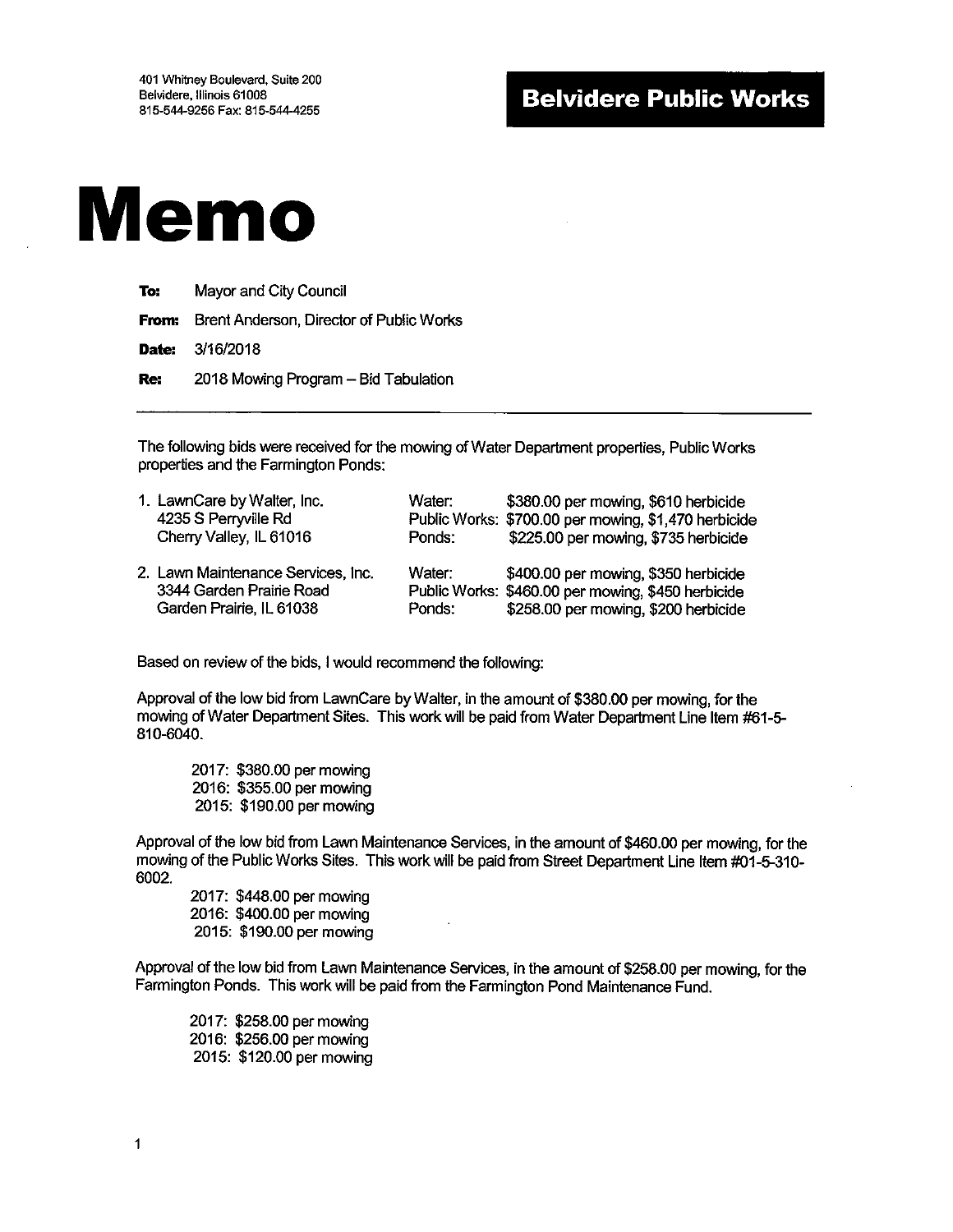## Memo

| To: | Mayor and City Council                         |  |
|-----|------------------------------------------------|--|
|     | From: Brent Anderson, Director of Public Works |  |
|     | <b>Date: 3/16/2018</b>                         |  |
| Re: | Landscape Maintenance Bid Tabulation           |  |

The following bids were opened today for the 2018 landscape maintenance program:

| 1. LawnCare by Walter, Inc.<br>31745 North Alleghany Road<br>Grayslake, Illinois 60030     | \$20,416.00 |
|--------------------------------------------------------------------------------------------|-------------|
| 2. Area Services, Inc.<br>11801 Slough Road<br>Garden Prairie, IL 61038                    | \$24,326.00 |
| 3. Lawn Maintenance Services, Inc.<br>3344 Garden Prairie Road<br>Garden Prairie, IL 61038 | \$29,682.00 |

I would recommend approval of the low bid from LawnCare by Walter, in the amount of \$20,416.00, for the 2018 landscape maintenance program. This work will be paid for from Street Department Line Items #01-5-310-6002 and #01-5-310-6826.

2017 Price: \$21,018.00